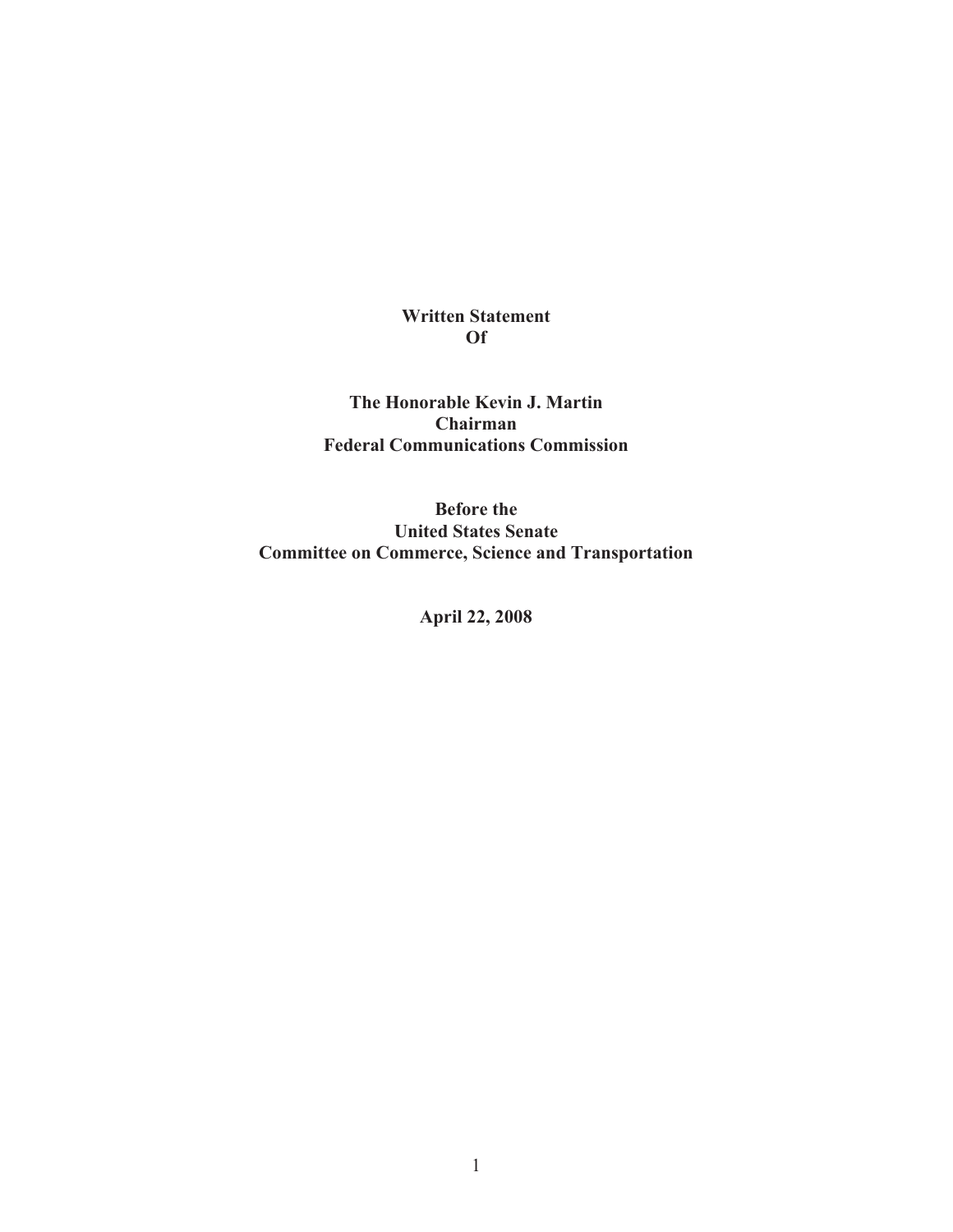Good morning Chairman Inouye, Vice Chairman Stevens, and Members of the Committee. Thank you for inviting me here today to provide my thoughts on the future of the Internet and the Commission's current role on some of the issues being discussed today.

Over the past decade, the Internet has had a powerful impact on the economy and on the lives of American citizens. We have witnessed the fruits of increased innovation, entrepreneurship, and competition that this technology has helped deliver. As policymakers, any rules of the road in this area must maintain an open and dynamic Internet that will allow it to continue to be an engine of productivity and innovation that benefits all Americans.

## **I. FCC PRINCIPLES PROTECTING CONSUMER ACCESS TO THE INTERNET**

The Commission has a duty to preserve and promote the vibrant and open character of the Internet as the telecommunications marketplace enters the broadband age. In 2005, the Commission adopted an Internet Policy Statement containing four principles. The Commission's goal was to clarify how it would evaluate broadband Internet practices on a going forward basis.

Specifically, the Commission established the following principles:

To encourage broadband deployment and preserve and promote the open and interconnected nature of the public Internet,

· Consumers are entitled to access the lawful Internet content of their choice;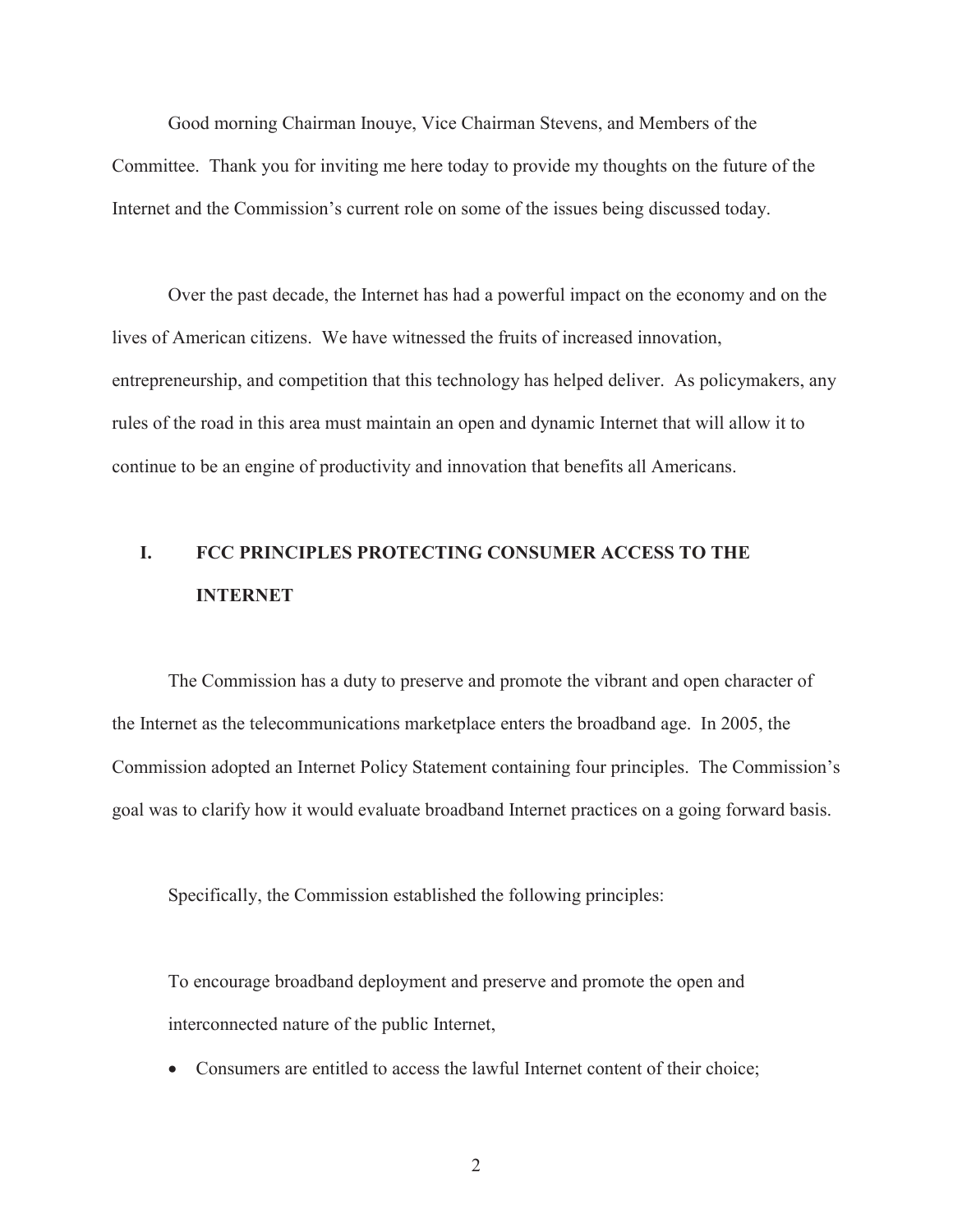- · Consumers are entitled to run applications and use services of their choice, subject to the needs of law enforcement;
- · Consumers are entitled to connect their choice of legal devices that do not harm the network;
- · Consumers are entitled to competition among network providers, application and service providers, and content providers.

The Commission explicitly noted that these principles were subject to reasonable network management.

The Commission was seeking to protect consumers' access to the lawful online content of their choice. The intent of these principles was to foster the creation, adoption and use of broadband Internet content, applications, and services, and to ensure that consumers benefit from that innovation.

# **II. FCC's ROLE IN PROTECTING CONSUMERS AND ENFORCING OUR PRINCIPLES**

As the expert communications agency, it was appropriate for the Commission to adopt, and it is the Commission's role to enforce, this Internet Policy Statement.

In fact, the Supreme Court in its Brand X decision specifically recognized the Commission's ancillary authority to impose regulations as necessary to protect broadband internet access.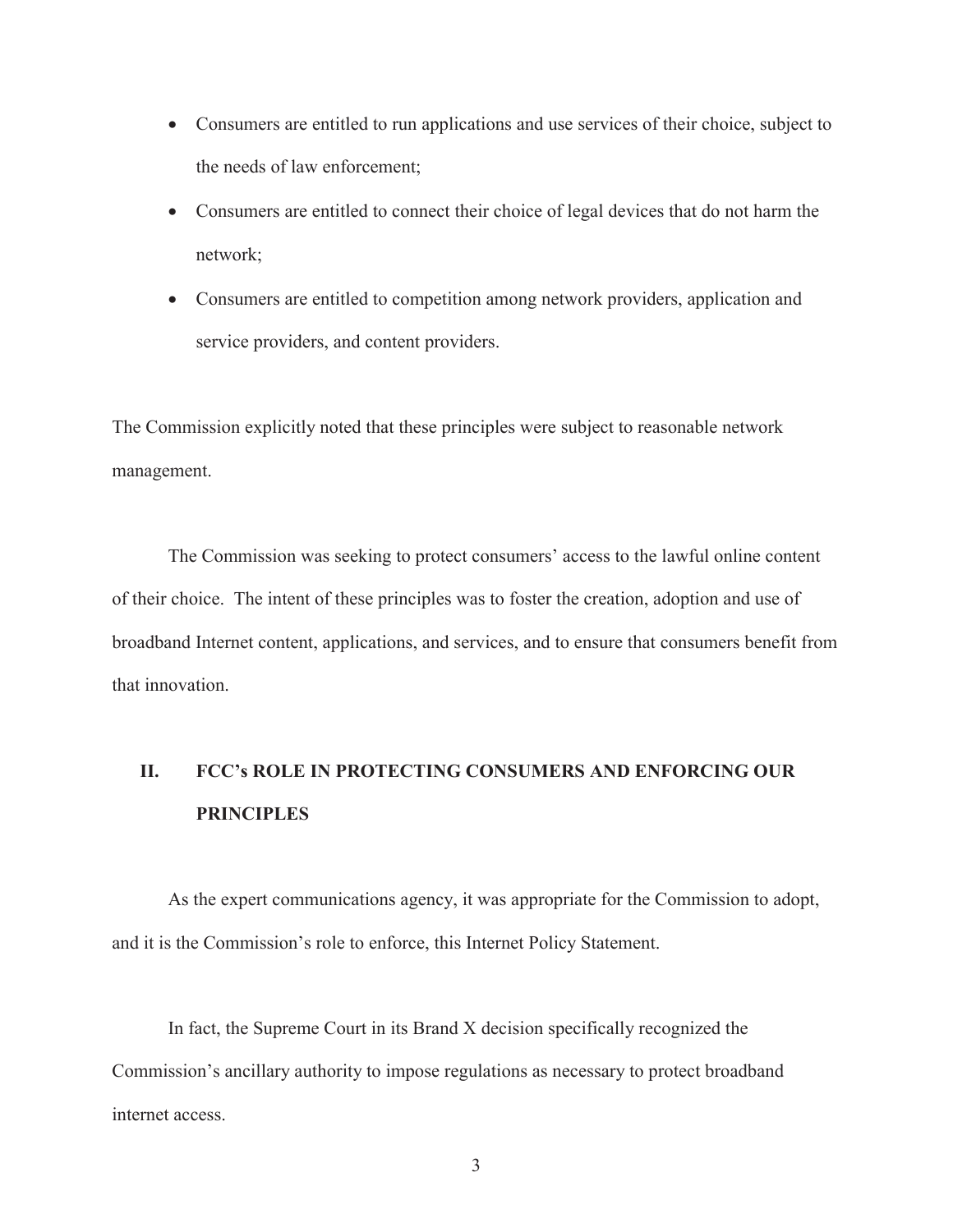I do not believe any additional regulations are needed at this time. But I also believe that the Commission has a responsibility to enforce the principles that it has already adopted. Indeed, on several occasions, the entire Commission has reiterated that it has the authority and will enforce these current principles.

For example, in 2006 when I appeared before this Committee, then Chairman Stevens asked me whether the Commission had the existing authority to take action if a problem developed. And I responded that the Commission had authority under Title I to enforce consumers' access to the internet.

Moreover, almost exactly one year ago, the Republican Majority of the Commission, with the Democrat Commissioners concurring, committed to enforcing our existing principles and the policy statement. Specifically, in April 2007, the Commission expressly stated:

The Commission, under Title I of the Communications Act, has the ability to adopt and enforce the net neutrality principles it announced in the Internet Policy Statement. The Supreme Court reaffirmed that the Commission "has jurisdiction to impose additional regulatory obligations under its Title I ancillary jurisdiction to regulate interstate and foreign communications." Indeed, the Supreme Court specifically recognized the Commission's ancillary jurisdiction to impose regulatory obligations on broadband Internet access providers.<sup>1</sup>

Finally, the Commission has already taken enforcement action in response to other complaints. In the Madison River complaint, the Commission ordered a telephone company to stop blocking VoIP calls.

<sup>&</sup>lt;sup>1</sup> Broadband Industry Practices, WC Docket No. 07-52, Notice of Inquiry, 22 FCC Rcd 7894, 7896, para. 4 (2007) (internal footnotes omitted).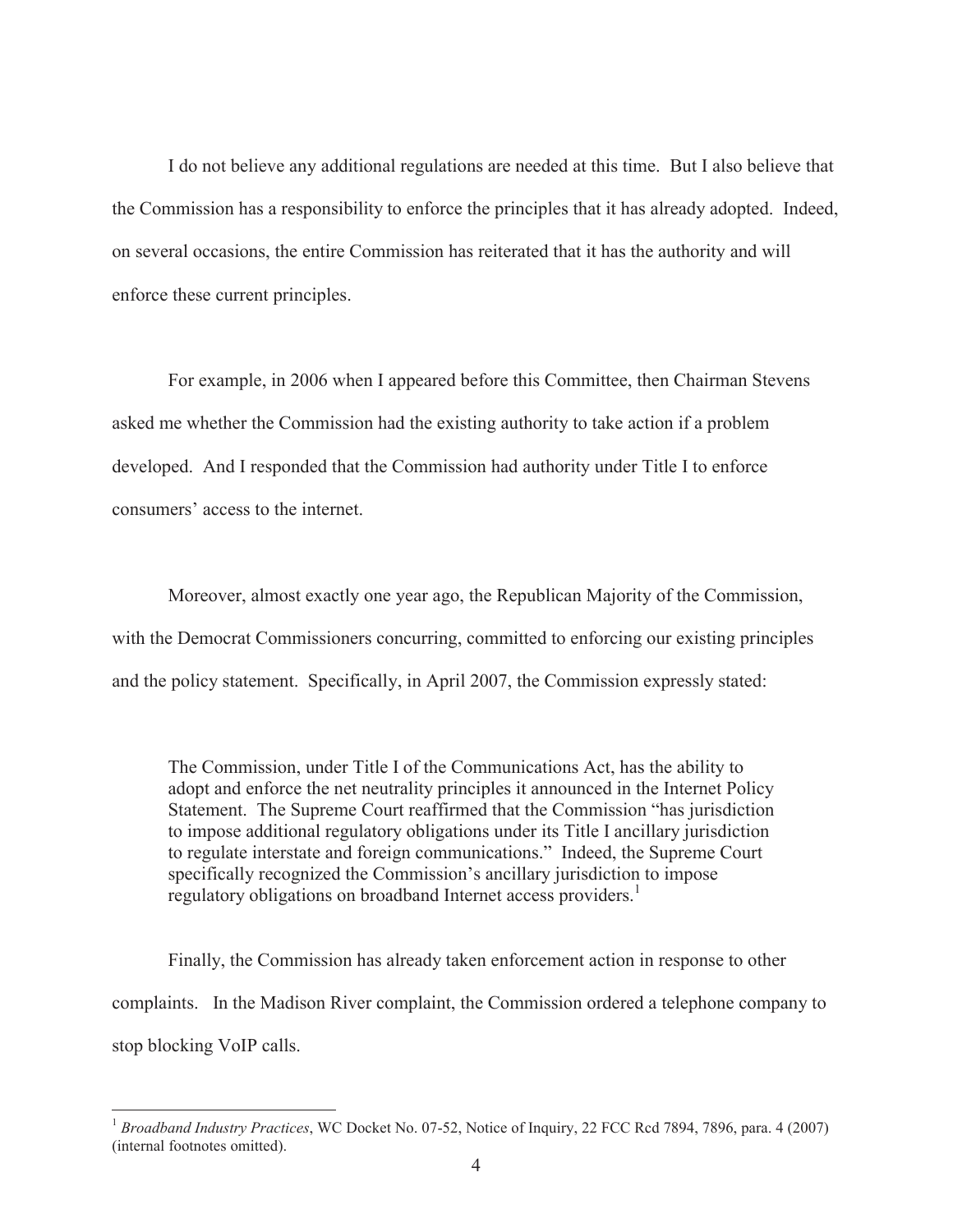Contrary to some public claims about Commission's approach generally, for the Commission to take enforcement action against a telephone company for blocking and degrading a particular application but refuse to pursue enforcement action against a cable company blocking or degrading a particular application would unfairly favor the cable industry.

I believe that the Commission must remain vigilant in protecting consumers' access to content on the internet. Thus, it is critically important that the Commission take seriously and respond to complaints that are filed about arbitrary limits on broadband access and potential violations of our principles. Indeed, I have publicly stated that the Commission stands ready to enforce this policy statement and protect consumers' access to the internet.

## **III. FRAMEWORK FOR EVALUATING REASONABLE NETWORK MANAGEMENT COMPLAINTS**

The Commission should address issues of appropriate network management using a consistent framework. There are several factors that I believe the Commission should use when analyzing complaints and concerns about network management practices by broadband operators.

First, the Commission should consider whether the network management practices are intended to distinguish between legal and illegal activity. The Commission's network principles only recognize and protect user's access to legal content. The sharing of illegal content, such as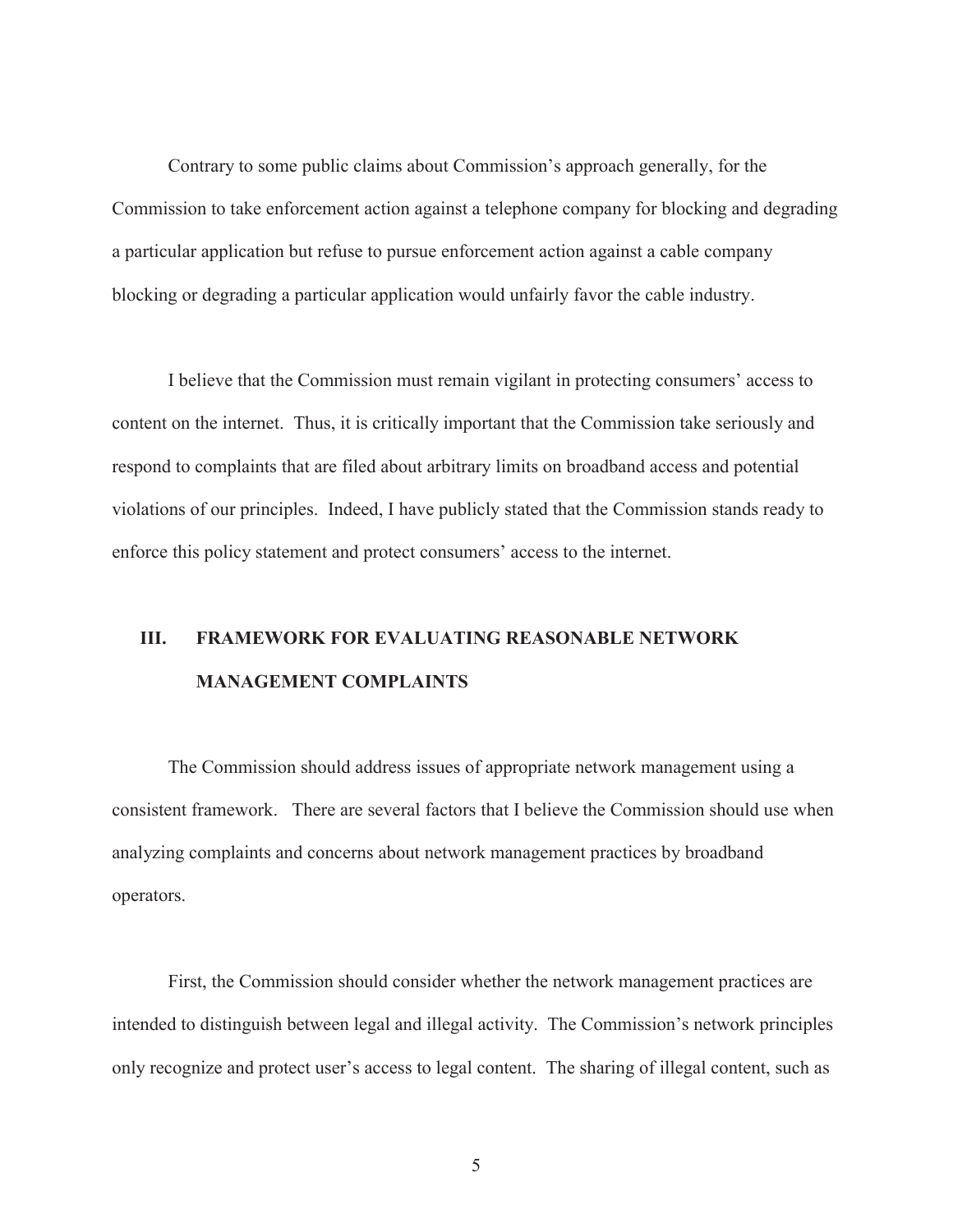child pornography or content that does not have the appropriate copyright, is not protected by our principles. Similarly, applications that are intended to harm the network are not protected.

Second, the Commission should consider whether the network service provider adequately disclosed its network management practices. A hallmark of whether something is reasonable is whether an operator is willing to disclose fully and exactly what they are doing.

Adequate disclosure of the particular traffic management tools and techniques -- not only to consumers but also to the designers of various applications and entrepreneurs – is critical.

Application designers need to understand what will and will not work on a particular network. For example, does an application developer know that the operator may actually insert reset packets during a session masking the network operator's identity?

Consumers must be fully informed about the exact nature of the service they are purchasing and any potential limitations associated with that service. For example, has the consumer been informed that certain applications used to watch video will not work properly when there is high congestion?

Particularly as broadband providers begin providing more complex tiers of service, it's critical to make sure that consumers understand whether broadband network operators are able to deliver the speeds of service that they are selling. For example, if Internet access is sold as an unlimited service, do consumers understand that if they use too much of it they can still be cutoff?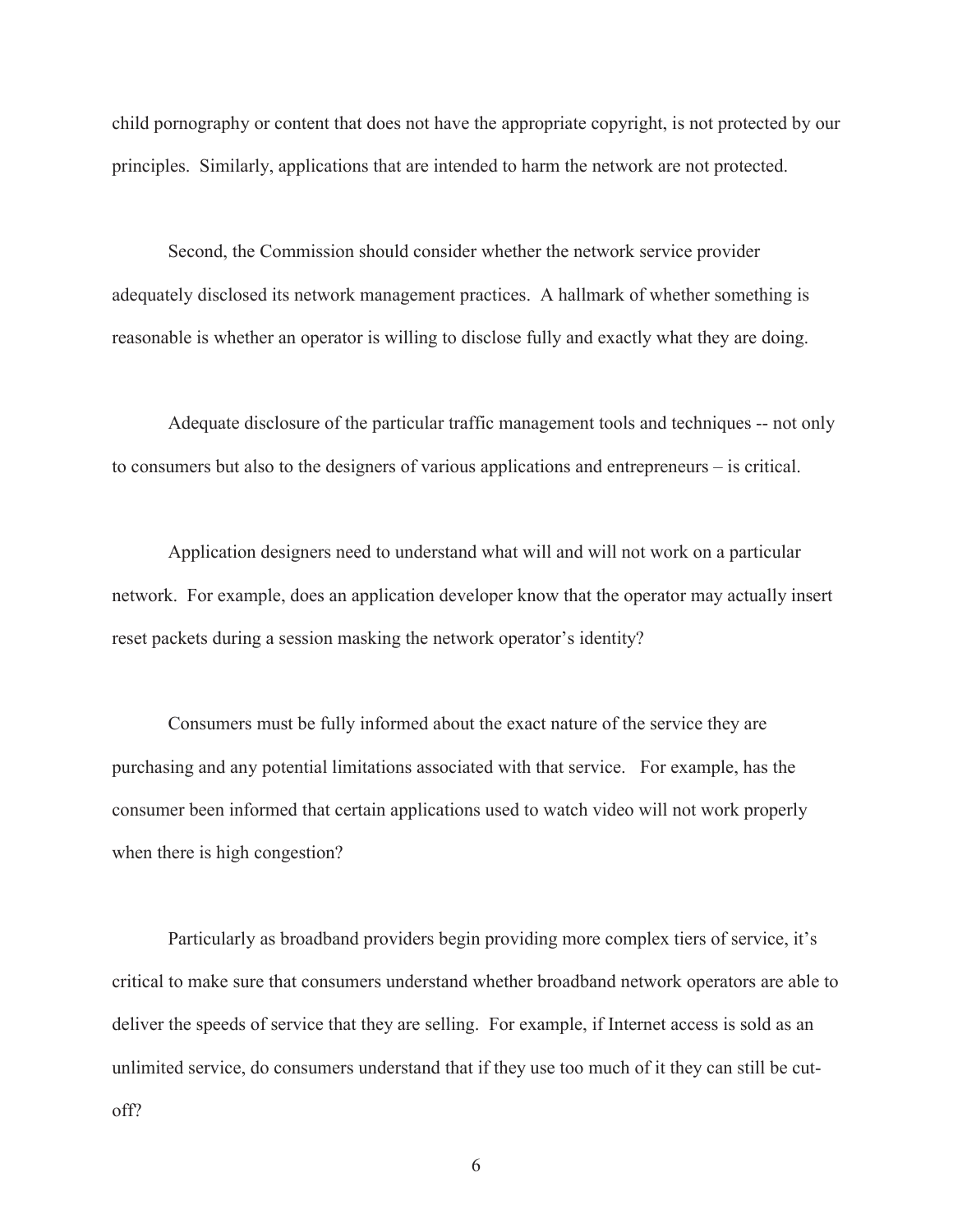Finally, the Commission should consider whether the network management technique arbitrarily blocks or degrades a particular application. Is the network management practice selectively identifying particular applications or content for differential treatment? If so, I believe that we should evaluate the practices with heightened scrutiny, with the network operator bearing the burden of demonstrating that the particular practice furthered an important interest, and that it was narrowly tailored to serve that interest.

Such an approach would not mean that any action taken against a particular application would automatically be a violation. Rather, it would trigger a more searching review of both the particular concern and whether that network management solution was tailored to resolve the particular harm identified to the network in as narrow a manner as possible.

In a manner similar to the way in which restrictions on speech are analyzed, network management solutions would need to further a compelling or at least an important/legitimate interest and would need to be tailored to fit the exact interest. Such practices should not be overly broad in their application so that they become over or under inclusive. For example, if the concern is about stopping certain illegal content, a network provider should not block a particular application to all users if that application transmits both legal and illegal content.

Such an analysis would recognize the importance of legitimate network management techniques while giving the Commission the framework to analyze carriers actions on a case-bycase basis. As we move into an era in which network operators are taking particularized actions against individual applications and content, the Commission should evaluate such practices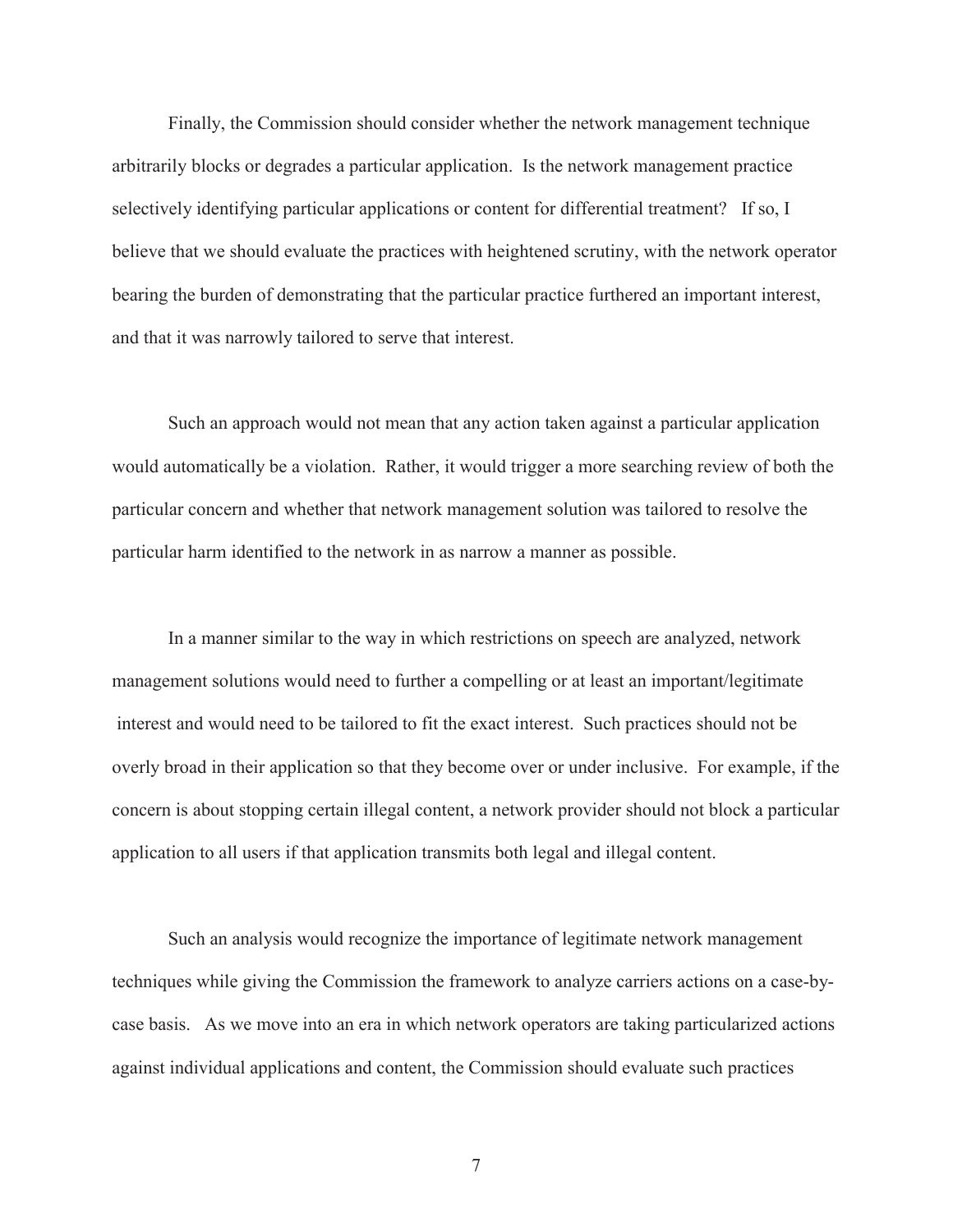under sufficient scrutiny to ensure that whatever actions the operators are taking are actually furthering a legitimate purpose and are narrowly tailored to serving that legitimate purpose.

#### **IV. PENDING COMCAST COMPLAINT**

Consumers have alleged that certain operators, and specifically Comcast, are blocking and/or degrading consumers' access to the Internet by distinguishing between applications.

The Commission has heard from several engineers and technical experts who have raised questions regarding the network management techniques used by Comcast for peer-to-peer traffic.

The Commission is still investigating these complaints and we have not yet determined whether the actions violated our principles protecting consumer access to the Internet. However, Comcast appears to have utilized Internet equipment from Sandvine or something similar that is widely known to be a relatively inexpensive, blunt means to reduce peer-to-peer traffic by blocking certain traffic completely. In contrast, more modern equipment can be finely tuned to slow traffic to certain speeds based on various levels of congestion.

Specifically, this equipment (1) blocks certain attempts by subscribers to upload information using particular legal peer-to-peer applications by pretending to be the subscriber's computer and falsifying a "reset" packet to end the communication, and (2) degrades the corresponding attempts to download information using the same peer-to-peer applications.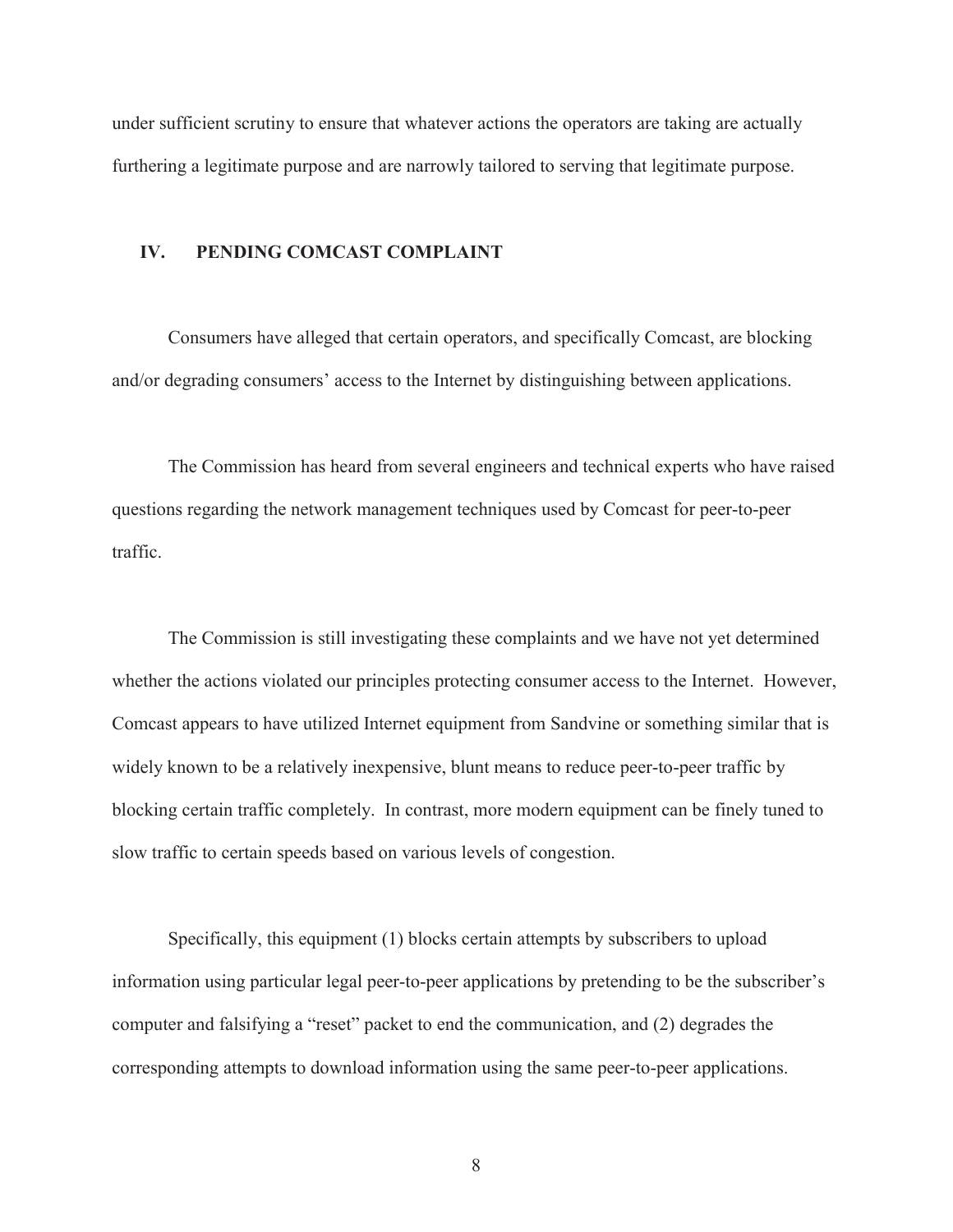Based on the testimony we have received thus far, I think it is important to clarify a few points.

Contrary to some claims, it does not appear that cable modem subscribers had the ability to do anything they wanted on the Internet. Specifically, based on the testimony we have received thus far, some users were not able to upload anything they wanted and were unable to fully use certain file sharing software from peer-to-peer networks.

Contrary to some claims, it does not appear this network management technique is "content agnostic." Indeed, Comcast has publicly stated that it will migrate to a "protocol" (content) agnostic approach to traffic management in the future, and thus conceded that the techniques currently in use are not "content agnostic."

Contrary to some claims, it does not appear that this technique was used only to occasionally delay traffic at particular nodes suffering from network congestion at that time. Indeed, based on the testimony we have received thus far, this equipment is typically deployed over a wider geographic or system area and would therefore have impacted numerous nodes within a system simultaneously. Moreover, the equipment apparently used does not appear to have the ability to know when an individual cable segment is congested. It appears that this equipment blocks the uploads of at least a large portion of subscribers in that part of the network, regardless of the actual levels of congestion at that particular time.

Finally, contrary to some claims, it is not clear when they will actually stop using their current approach. They claim that they will deploy this new solution by the end of the year but it